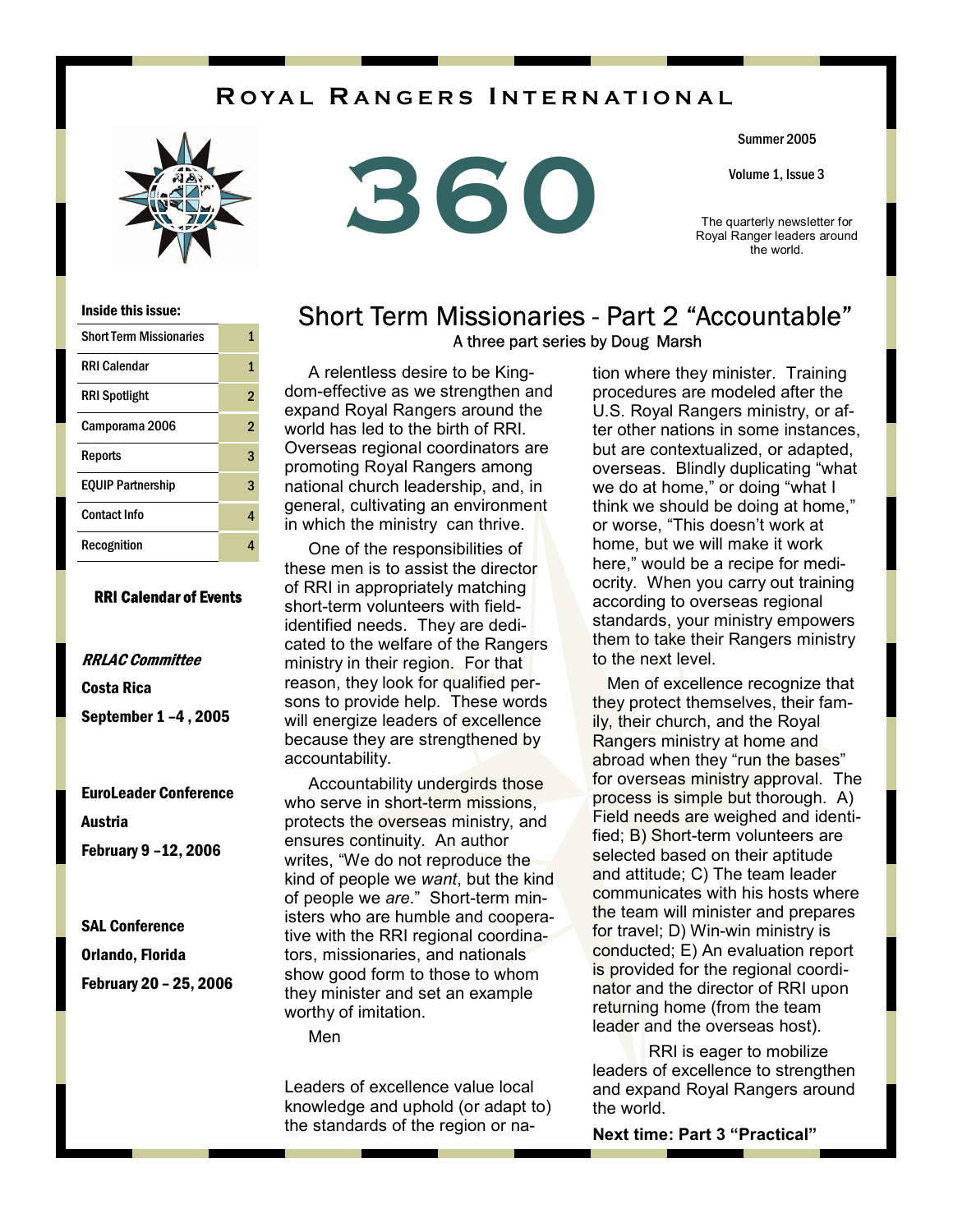**Page 2** 



The pastor of the church in Mezdra, Bulgaria blessing the children of the local outpost.

# RRI Spotlight – Bulgaria

 In May, Jukka Piirainen and Royal Ranger leaders from Macedonia traveled to Bulgaria to hold that nations first National Training Camp (NTC). Despite harsh weather conditions, ten new leaders completed the training and the Ranger ministry is going forward in Bulgaria. Jukka plans to return later this year to hold the first Staff School. A second NTC is planned for next year.

 The churches of Bulgaria are excited to have the ministry and it is so encouraging to see pastors

involved, like in Mezdra. They are well on their way towards establishing quality outposts.

 Rangers in Bulgaria are called "Kralski Rangeri" and they have white, red, and green scarves to match their national flag. Lord willing, some of them will be at the next EuroCamp in Spain in 2007. Please remember to pray for the Royal Rangers and children of Bulgaria. They have many challenges ahead, but they are "ready" and they know what it means to depend on God.



You are invited to join us at Camp Eagle Rock, Missouri for National Camporama 2006! Contact RRI for more details.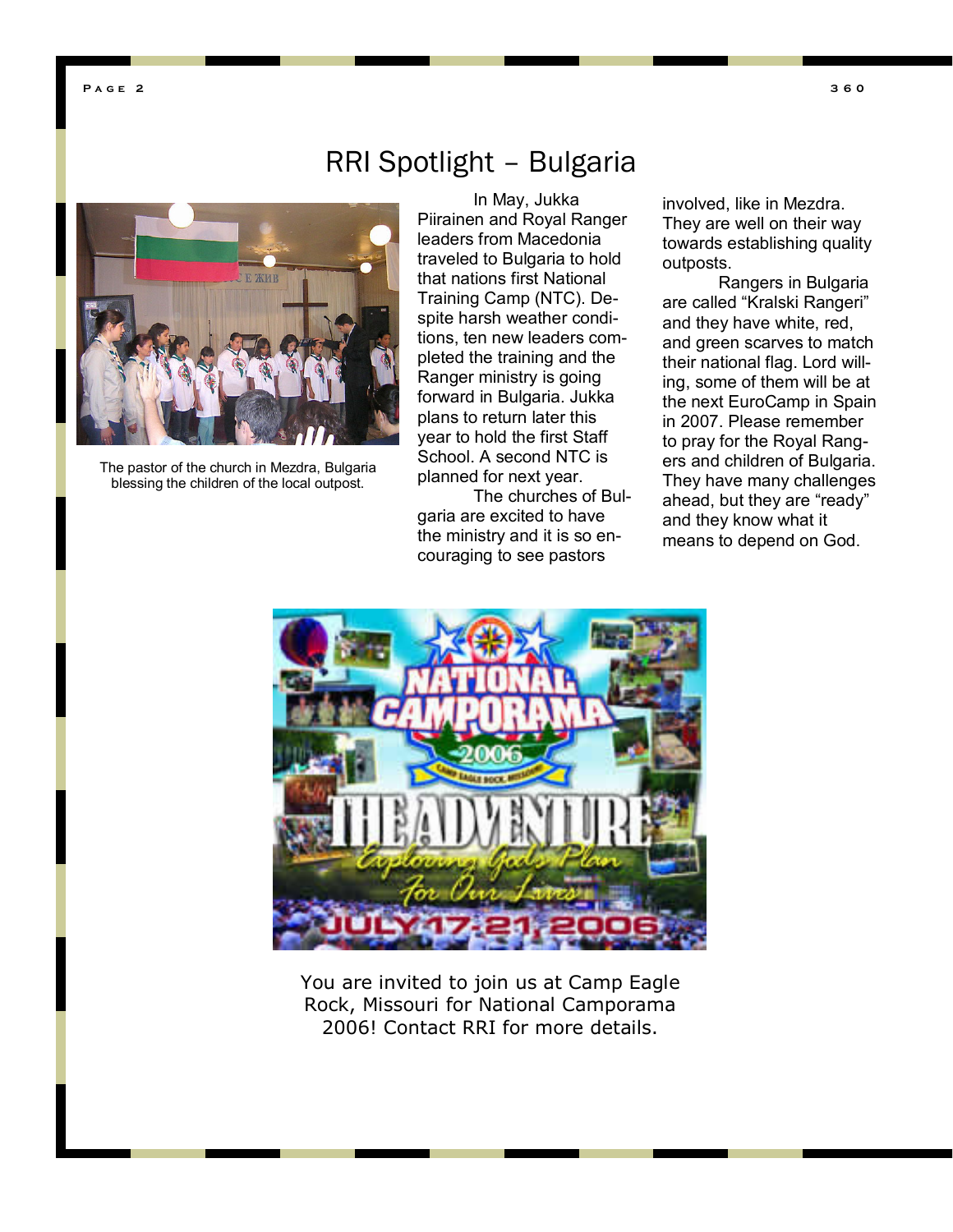# Reports

## RRI Council Meeting

Keuruu, Finland

 The 2nd annual RRI Council meeting was held in Finland on May 11-13, 2005. The meeting was attended by Doug Marsh, RRI Director; JoAnn Butrin AGWM/ ISM; Bob Crabtree, RRI Promoter; Mark Broberg, Eurasia Coordinator; Jukka Piirainen, Europe Coordinator, and Andy Whitman, RRI Communications. One of the outcomes of the meeting was a decision to have a "Global Gathering" just prior to the 2010 Camporama in the USA. Representatives from around the world will be invited for this special Royal Ranger event.

 The council also worked out the wording for the new Chartering Steward and Provisional Charting Steward agreements. At the meeting, Jukka Piirainen signed the Chartering Steward agreement, making Finland the first nation to officially do so.



# Royal Rangers/ EQUIP Partnership

 Royal Rangers International is currently involved in forming a strategic partnership with one of John Maxwell's ministries known as EQUIP. EQUIP provides invaluable leadership training and resources through special conferences in many parts of the world. Royal Ranger leaders serving on their national staff can receive the advanced training for a very low cost (or even free in some instances) and improve their skills and possibly earn a new award for their uniform.

 The EQUIP ministry provides a book and 6 lessons in a notebook (available in many different languages) and then asks that all leaders receiving the training go back and train 25 others in their nation. They must also agree to attend a conference every 6 months for 3 years (a total of 6 conferences). At each new conference, they will receive additional training, another book, and 6 more lesson plans. This partnership arrangement will be tested in Europe and Eurasia this year and possibly introduced at the next EuroLeader Conference in Vienna for adoption as part of Royal Rangers advanced training program for leaders. Several conferences will be held in 2006 in most European nations, giving most of our European Ranger nations and many

in Eurasia a chance to participate. We are also working on a similar arrangement for Latin America and the Caribbean.

 We feel this is another great opportunity that has been orchestrated by the Holy Spirit and we are excited about the potential to "equip" our leaders with godly resources that are lacking in so many parts of the world.

*You can learn more by visiting EQUIP's website:* 

http://www.iequip.org



We feel this is another great opportunity that has been orchestrated by the Holy Spirit and we are excited about the potential to "equip" our leaders with godly resources that are lacking in so many parts of the world.